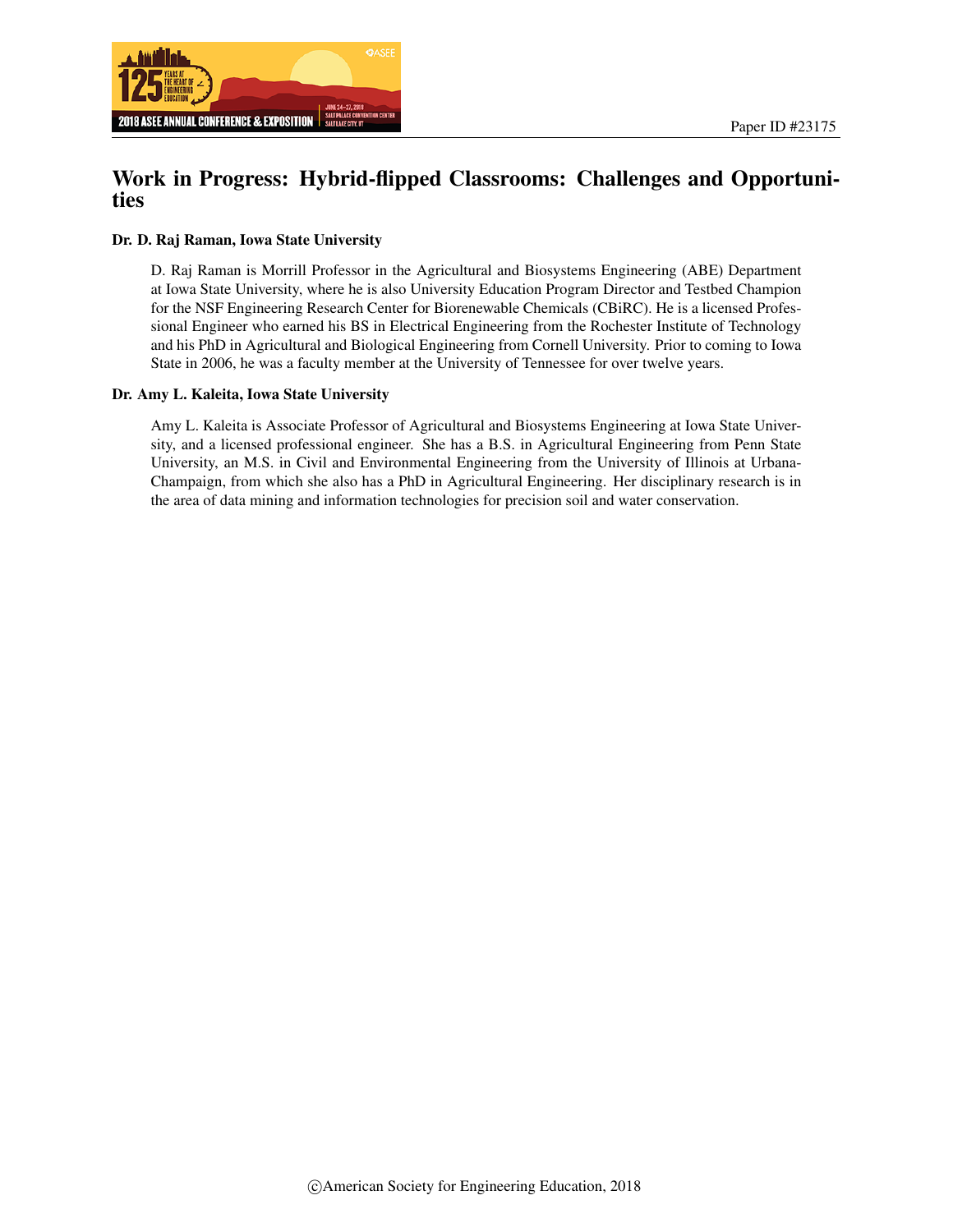# **Hybrid-flipped classrooms – challenges and opportunities (WIP)**

#### **Abstract**

In the 2013-14 academic year, we embarked on an effort to flip two engineering courses in our department – a year-1 problem solving and programming course (Y1PS), and a year-3 numerical methods course (Y3NM). Initially, the Y3NM course, which we were also teaching for the first time and revising significantly as we did, was conducted in a standard flipped model wherein students viewed video lectures and took diagnostic quizzes prior to attending class, and where class time itself focused on discussion and problem solving. In contrast, based on our significant prior experiences teaching the Y1PS course, and upon its organization as a mixed-mode lecture/problems solving course, we did not take a standard flipped approach to it. Instead, in the Y1PS course, students watched videos during the class periods themselves; such a structure was facilitated by the classroom having one computer per student, to accommodate the programming portion of the class. We refer to this "watch in class" model as a hybrid-flipped classroom, and have found this approach to work significantly better in terms of student engagement and learning than the standard flipped model did for us. With that experience, we modified the Y3NM class to the hybrid-flipped model in subsequent offerings. We recognize that the hybridflipped model is resource intensive because it requires far more classroom technology than traditional lecture, and also that our positive results are in part due to the computer-intensive nature of both courses in which we have implemented this model. We report here about our experiences, both positive and negative, with flipped and hybrid-flipped approaches, and provide guidance for instructors considering such changes themselves.

#### **Introduction**

The qualities of excellent instruction are fairly well understood, even if there remain arguments about the details (e.g., Keeley et al., 2016). But investing the time to prepare and deliver highquality lectures, to develop appropriately rigorous homework assignments and to grade them, and to be available to students outside class and online, is difficult for many faculty members, and certainly for many in engineering discipline. For this reason, approaches that facilitate highquality instruction with lower time investments are valuable. As we have noted elsewhere (Jarboe et al., 2016), technology-enhanced education has been used to break down distance barriers for centuries. More recently, video-based lectures delivered via the web not only breakdown distance barriers, but enable one critical teaching function – the delivery of content through lecture – to be replicated with virtually zero additional effort by the instructor. This is a non-trivial advance: releasing an instructor from the task of delivering yet another lecture allows focusing instructor effort on relational, interactive, and thoughtful engagement with students, rather than on regurgitating the same lecture semester after semester.

Like many programs across the country, our engineering degree program enrollments have grown steadily (in our case, at nearly 5.4% annually since 2006, meaning core courses are virtually double in throughput). Motivated by growing student numbers we embarked on an effort to use video lecture delivery in two key courses taken by all engineering students in our department. We did so nearly five years prior to the writing of this work-in-progress, and here we report on the development of the materials, our experiences using the video lectures in class, student responses to the video lectures, and experiences with sharing the video lectures with new instructors.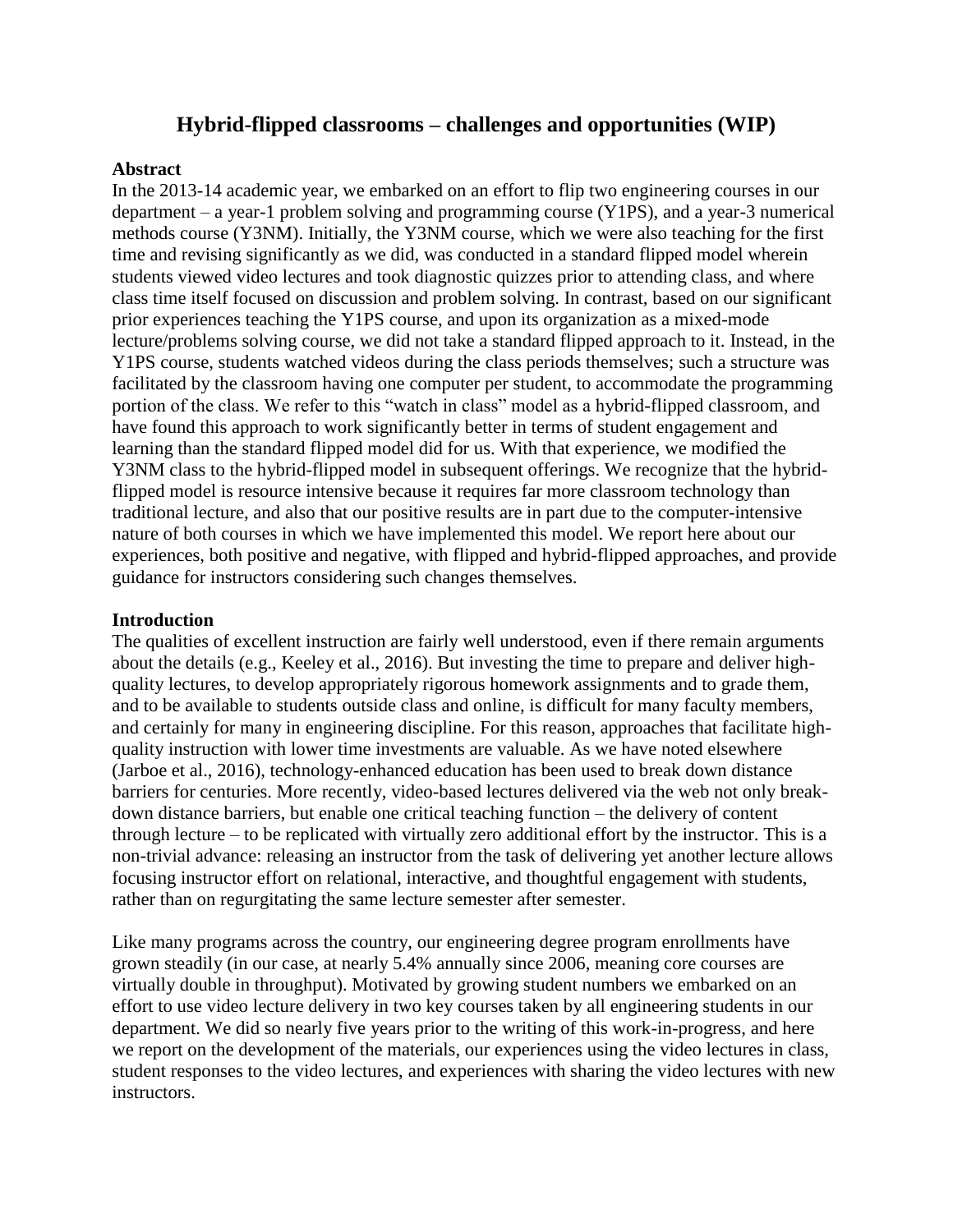This project began in the 2013/2014 academic year, when were assigned to co-teach both the year-1 problem solving and programming course (Y1PS), as well as a year-3 numerical methods course (Y3NM).

In the case of the Y1PS course, one of us had 10 semesters experience teaching the class solo, and we had recently co-taught a section of it. Enrollments were sufficiently high that we were assigned two sections of the course, with each section meeting twice a week for 110 minutes. We envisioned using video lectures to allow one of use to create and deliver lectures for each class meeting, which could be used by both of us in a mode where students watched the lectures on the lab computers, with at least one of us and an undergraduate TA in the room at the same time.

In the case of the Y3NM course, our department curriculum committee, based upon multiple data points, had determined that a major revision of the course was warranted, and we had agreed to lead this effort and redevelop the course. Complicating our plans for the Y3NM course were space constraints that arose just weeks before the semester started – we had 50 students enrolled in the course but had teaching lab space for only 40, and due to campus-wide record enrollments, could not find a suitable lecture room to accommodate a joint lecture session. Again, the possibility of video lectures was appealing, in this case because it would allow us to circumvent the lack of a large lecture room, transferring that function to a location of each student's own choosing, and letting us focus instruction on two lab sections.

### **Materials and Methods**

The Y1PS course comprised approximately 24 content-focused lecture periods – the remaining six were used by introductions, exams, and review sessions. Existing lectures for the Y1PS course were in a PowerPoint format. These were modified to contain breakpoints, typically with an "in-class problem" (ICP) at the break, so that lectures had two to four ICPs.

The Y3NM course comprised approximately 10 major topics spanning the first 12 weeks of the semester, and then focused on a student project for the remainder of the semester.

In both cases, after reviewing and editing the slide set, the "recording instructor" would create a lecture video, or more often a series of linked lecture vides for the Y1PS class, using Panopto (Seattle, WA) software at our desktop computer. We used low-cost (ca. 120USD) interactive tablets and styluses to enable annotation of the PowerPoint slides as we recorded each lecture or lecture segment. For programming- or spreadsheet-focused lectures, we used Microsoft Excel, VBA within Excel, MATLAB, or Simulink as appropriate, and could readily switch the video capture between the programming environment and the relevant PowerPoints as needed. Our practice of splitting the lectures led to typical segment lengths of  $5 - 15$  minutes, and total video content per class period of 30 – 40 minutes.

From a delivery standpoint, we initially used a flipped model in the Y3NM class. Lecture videos were posted several days prior to class, and student were asked to watch the video(s) and often to follow up by taking a pre-quiz. Based on student questions in the live lecture, we came to believe that the flipped model was not working in the Y3NM class – students were watching the videos but cursorily only, and we repeatedly found ourselves re-teaching content that was in the videos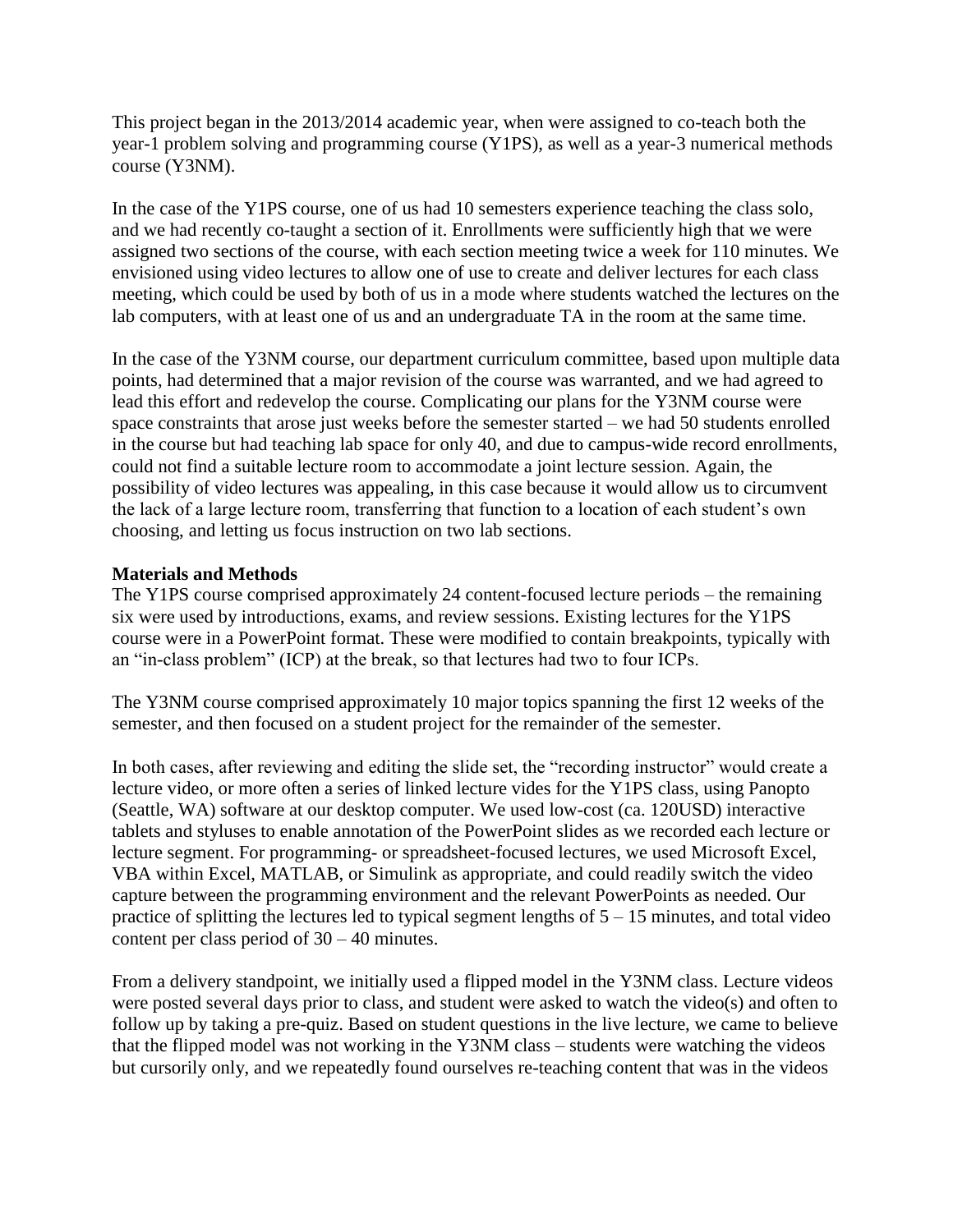rather than focusing on demonstrations and problem solving. For these reasons, we shifted to the hybrid flipped model for the Y3NM class in subsequent semesters.

In the Y1PS class, we never used a traditional flipped model, but instead required students to bring headphones into class, where they would watch the videos under supervision of a faculty member and/or undergraduate TA.

At the end of the 2013/14 academic year, we promulgated a xx question survey to students who had taken both the non-flipped version of the Y1PS course in the fall of 2013, and to those in both of our sections of the spring 2014 hybrid-flipped version of the same course – this gave three treatment: F13, S14A, and S14P (for AM and PM sections of the course).

## **Results and Discussion**

The S14A respondents  $(n = 12)$  had more unhappy answers overall, even to issues that were unrelated to the class per se (e.g., pre-class motivational level), making it difficult to make comparisons between this group and the others. We therefore are not reporting on these results.

The S14P respondents were low in number  $(n=4)$ , but comparing them to the F13 respondents (n  $= 12$ ), illustrated a few interesting findings. Specifically, when examining responses where there was more than a 0.5 difference in average response on a 5-point Likert scale, the following were observed:

- Hybrid-flipped (HF) students found the teaching style less effective (4.0 vs 4.8).
- $\bullet$  HF students felt more connected to their TAs (4.6 vs 3.7). This was the biggest between the groups. The TAs were different fall to spring, so it is hard to know if this was in part an effect of TA personality.
- $\bullet$  HF students found the programming tasks more meaningful (4.4 vs 3.8), less boring (1.6) vs 2.3), more helpful to their career goals (4.4 vs 3.8), and were less intimidated by the programming portion of the class (2.0 vs 2.5).
- $\bullet$  HF students felt less qualified for the engineering topics portion (4.2 vs 4.8). Interestingly, this effect agreed with our perceptions of how readily we were able to translate our programming lectures into videos, compared to our engineering topics lectures (e.g., statics, simple kinematics)
- HF students looked forward to class less for the engineering topics portion (4.0 vs 4.5), but paradoxically found the engineering topics portion less boring (1.6 vs 2.4), and found the engineering topics more helpful to their career goals (4.4 vs 3.8)

Based on other research we have done (e.g., Kaleita and Raman 2017), as well as on our experiences as instructors, we believe there are significant differences in Fall and Spring students in the Y1PS class. Between that and the low n, the numbers here must be interpreted with caution. Interestingly, the hybrid-flipped students reported less satisfaction with the *style* but more satisfaction with the *outcomes*. One wonders if the newness of the style was less comfortable, but then the students liked the learning they were doing as a result of it. We have, in the intervening six semesters, become far more adept at seamlessly blending the live portions of both classes with the video lectures that support them. Although we have not done follow-up detailed surveys, we have regularly collected student evaluation of instruction (SEI), and those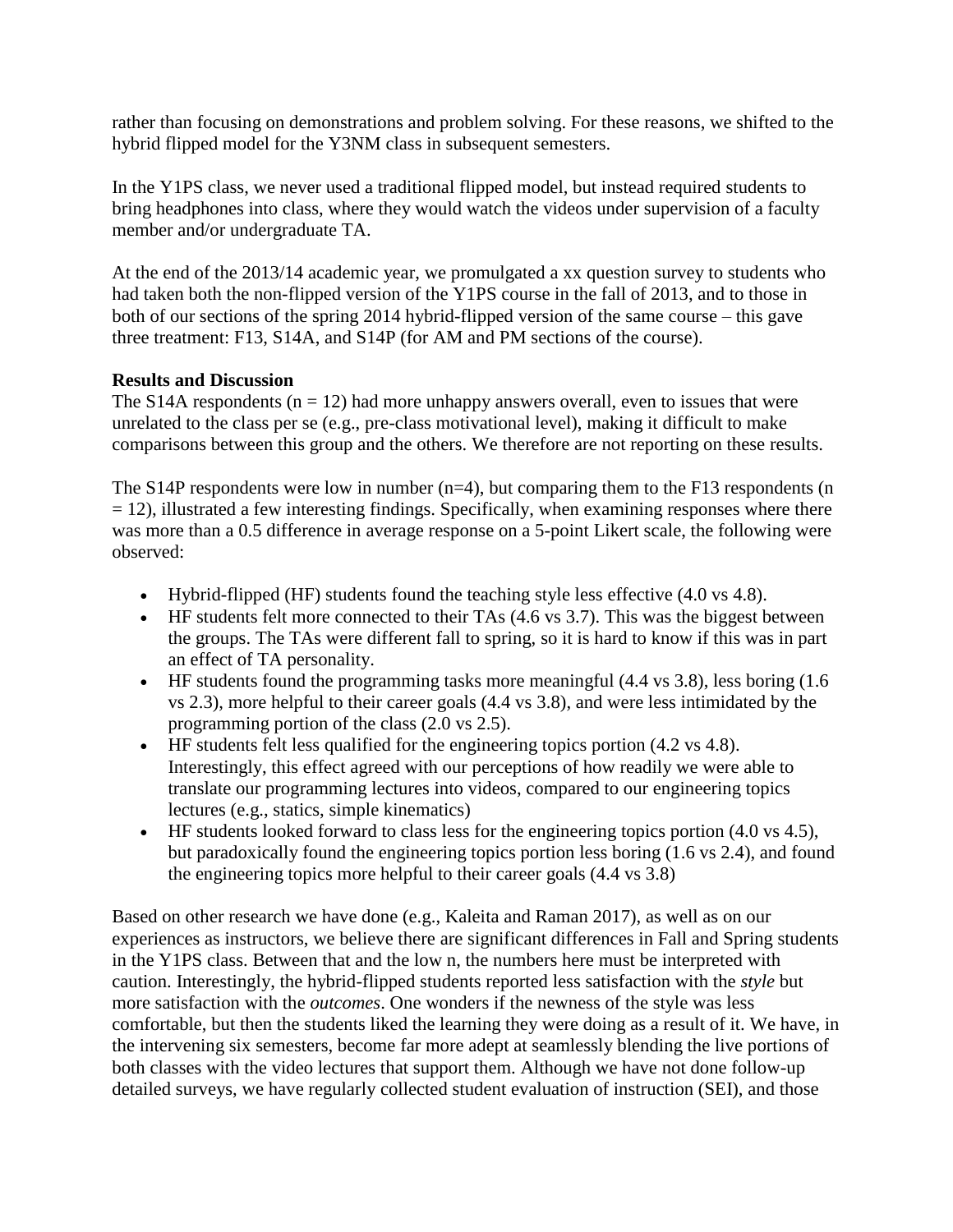numbers suggest we have generally become more effective at using this hybrid approach. Similarly, the SEI results we have had on the Y3NM class, and the unsolicited student comments about the class, indicate that the hybrid-flipped model is working very well for that content. In both classes, we have since moved away from the team-taught approach that we used while developing the videos, and instead each solo one of the two courses. Furthermore, we have used the videos to expand our reach while maintaining teaching consistency, by allowing new faculty members teaching the Y3NM class to use the same videos, and by allowing a graduate student who was soloing with the Y1PS class to use them. Both these instructors commented on how helpful having the video lectures was to their taking on these new classes. Both were able to stamp the class with their own imprint, because the hybrid-flipped model does not fill the entire class period with video – instead it allows instructors to engage students as they struggle to work the ICPs and homework problems.

### **Conclusions**

If classroom computers are available, and if the instructor(s) are willing to make a significant upfront investment, a hybrid-flipped model frees instructors from the mind-numbing recitation of the same lecture semester after semester, while letting students watch the lectures at their own pace. Instructors can then focus their energies on being more thoughtful about answering student questions and cultivating more one-on-one interactions with students. In our experience, this approach has genuinely enabled us to extend our reach in the classroom, benefiting students in the process.

#### **References**

- 1. Kaleita, A. L., G. R. Forbes, E. Ralston, J. Compton, D. Wohlgemuth, and D. R. Raman. 2016. Pre-enrollment identification of at-risk students in a large engineering college. *International Journal of Engineering Education* 32(4): 1647 – 1659
- 2. Jarboe, D. H., D. R. Raman, S. McLeod, T. J. Brumm, and R. A. Martin. 2016. Differential Impacts of Online Delivery Methods on Student Learning: A Case Study in Biorenewables. *NACTA Journal* 60(1): 27 – 34
- 3. Keeley, J. W., E. Ismail, and W. Buskist. 2016. Excellent Teachers' Perspectives on Excellent Teaching. *Teaching of Psychology* 43(3): 175 – 179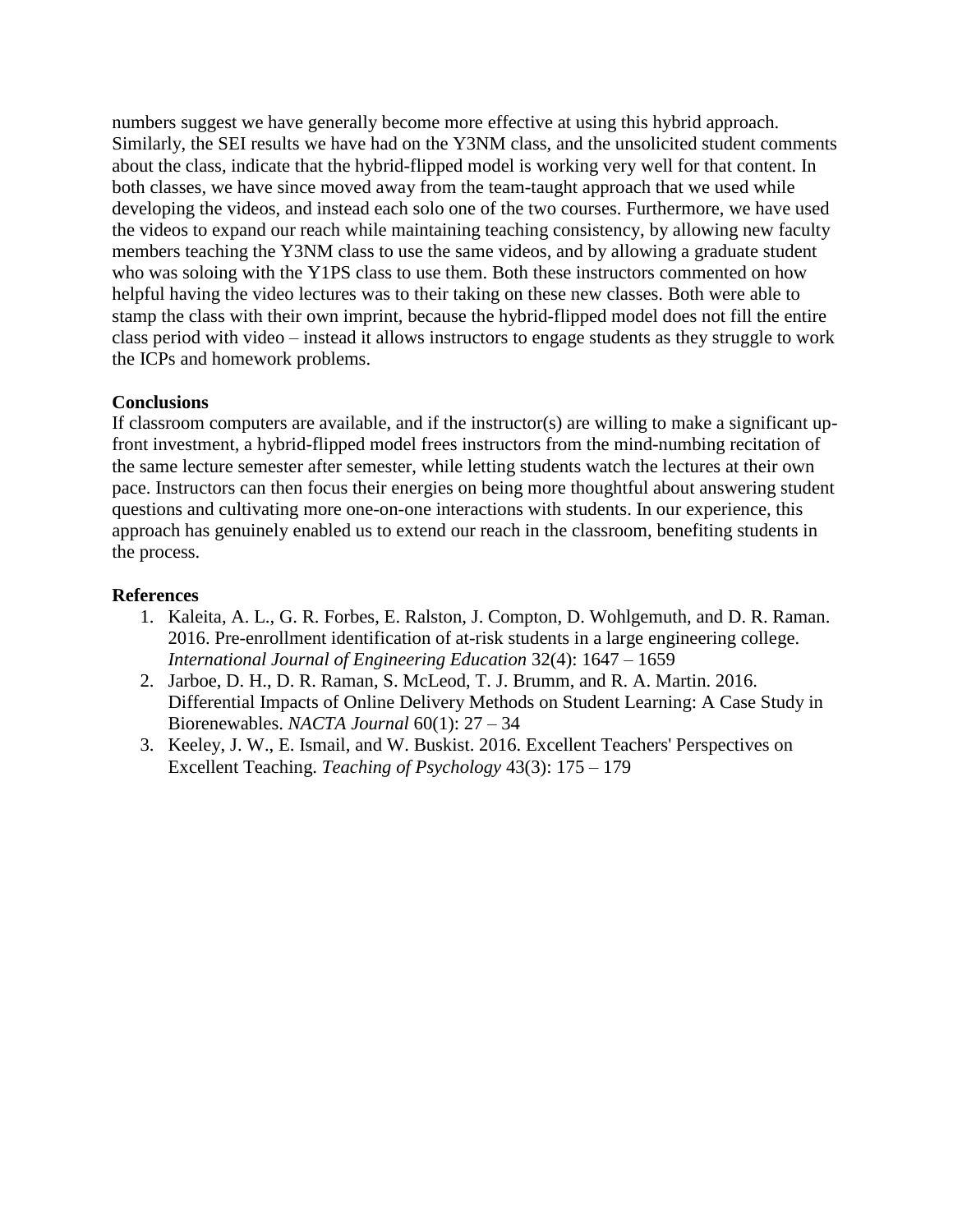### **Appendix 1: Survey Questions**

- 1. In which semester were you enrolled in this class?
- 2.
- 3. Please indicate how much you agree or disagree with each of the / following statements. (5 pt Likert)
	- a. I am excited about becoming an engineer.
	- b. I feel highly motivated to stay in engineering.
	- c. I feel highly motivated to continue to use programming.
	- d. I feel confident in my developing engineering abilities.
	- e. I feel confident in my programming abilities.
	- f. I feel confident in my ability to be a successful college student.
	- g. I am capable of doing well-documented engineering analyses.
	- h. I am able to write computer programs to perform a specific task.
	- i. I feel confident in my math and trigonometry abilities.
	- j. My experience in this class inspired me to stay in engineering.
	- k. I found the teaching style in this class to be effective.
	- l. I felt connected to my in-class instructor in this class.
	- m. I felt connected to the online instructor in this class.
	- n. I felt connected to my TA(s) in this class.
	- o. I would be excited to take another flipped class.
	- p. Before the start of the semester that I took this class, my motivation to learn the material in this class was higher than for most other ISU classes I've taken.
	- q. At the mid-term of the semester that I took this class, my motivation to learn the material in this class was higher than for most other ISU classes I've taken.\
	- r. Compared to other ISU classes I've taken, the teaching methods used motivated me to master the key concepts in the course.
- 4. Consider how often each of the following will be true for both the programming aspects of the class... : **Programming**
	- a. I had the qualifications to succeed in this class.
	- b. I looked forward to going to this class.
	- c. The tasks required of me in this class were personally meaningful.
	- d. I felt very competent in this class.
	- e. This class was boring.
	- f. The tasks required of me in this class were valuable to me.
	- g. I possessed the necessary skills to perform successfully in this class.
	- h. This course helped me achieve my career goals.
	- i. I felt confident that I would be able to adequately perform my duties.
	- j. The tasks required of me in this course were a waste of my time.
	- k. This class was not important to me.
	- l. I felt intimidated by what was required of me in this class.
	- m. This class was interesting.
	- n. I felt I would be unable to do the work in this class.
	- o. I believed that I was capable of achieving my goals in this class.
	- p. This class was exciting.